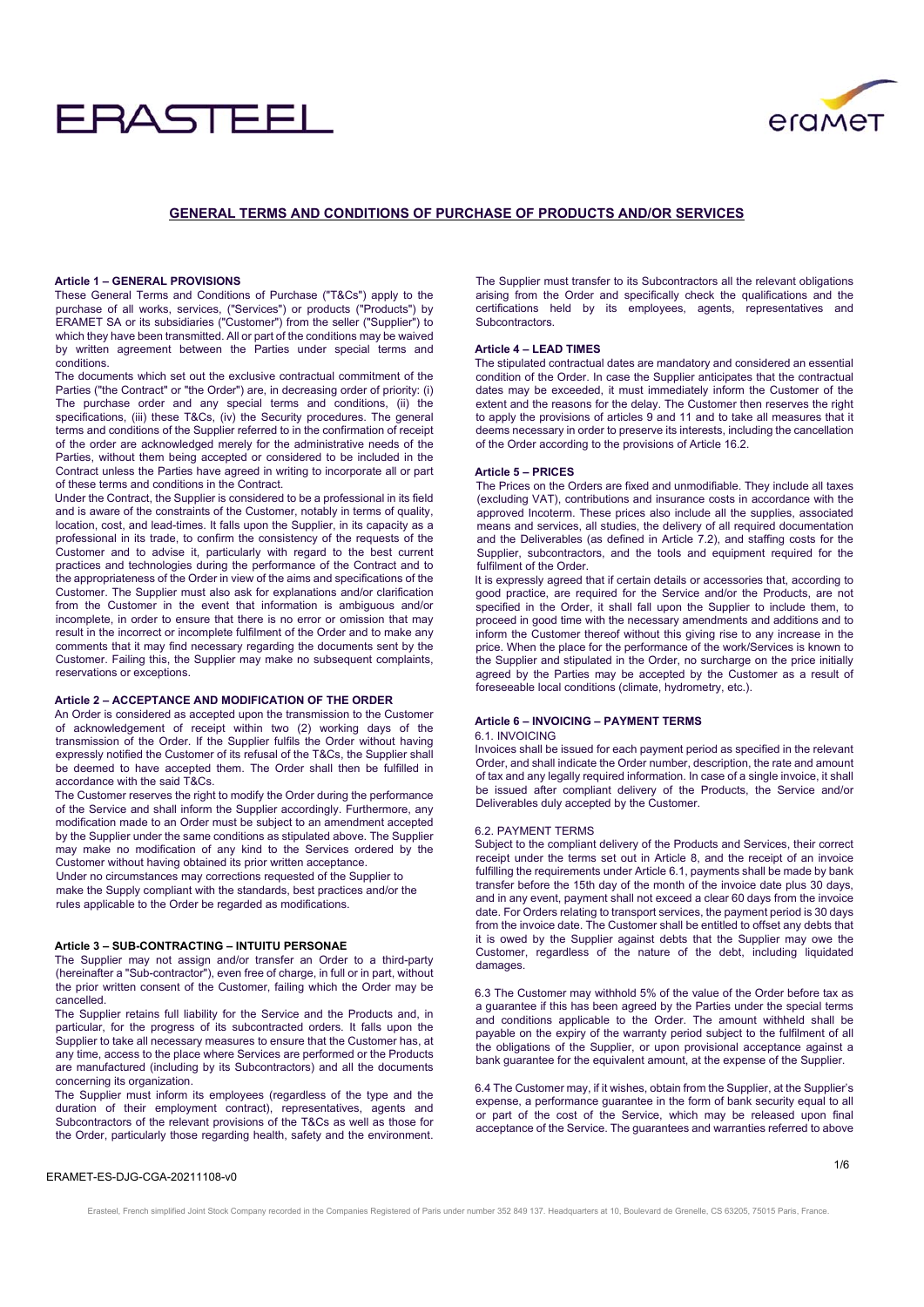should be issued by a bank approved by the Customer and should include an express waiver of the right to discussion and an undertaking not to enter into a dispute for any reason whatsoever.

6.5 the Supplier must inform the Customer in advance in the event of the assignment of its receivables.

# **Article 7 - PERFORMANCE OF THE SERVICES AND MANUFACTURE OF THE PRODUCTS**

7.1 In the cases provided for by current legislation, the Supplier must, before starting work, prepare with the Customer a written prevention plan setting out the measures to be taken by both Parties in order to prevent potential risks.

7.2 The Supplier is required to provide, (i) within three (3) working days of the Customer's request, all documents regarding the detailed organization and the correct performance of the Services as well as those of its Subcontractors, and (ii) all documents formalizing the results or the progress and the status of the implementation of the Services ("the Deliverables"), according to the schedule provided for in the Order. They may be used freely by the Customer.

7.3 The Supplier will allow the Customer, or a third party appointed to this end, to inspect or control, subject to reasonable notice, the Services or the Products, the state of progress, the correct performance, or the means for fulfilling the Order, and the quality systems employed by the Supplier. Each Party shall assume the costs they incur related to the inspection. Operations for control, inspection and approval do not in any way reduce the contractual liability of the Supplier, in particular with regard to the extent of its own inspections. These do not equate to approval of the Services or Products and do not prejudice the Customer's right to refuse all or part of the Services upon delivery.

7.4 The Supplier shall inform the Customer of any event that may affect or compromise in any way the provision of the Products or Services, without this releasing it from its obligations.

# **Article 8 – ACCEPTANCE OF THE PRODUCTS AND SERVICES**

8.1. Any delivery of Products, Services, Deliverables and/or associated services is subject to acceptance by the Customer, which may be formalized by a report or any other notification sent to the Supplier. This formality, which is distinct from the inspections performed during the performance of the Order, consists either of a provisional acceptance followed by final acceptance, or by a single acceptance. Only Products shall be deemed to be received within 30 days of delivery if, within this period, no reservation has been expressed by the Customer. It is further understood that acceptance constitutes only acknowledgement of a lack of apparent defects, and not approval of the Products.

8.2. The Services are subject either to a single acceptance (as described in Article 8.3), or provisional acceptance (as described in this Article) then definitive acceptance (as described in Article 8.3).

Provisional acceptance, where applicable, occurs after the performance of operational and/or performance tests, and is intended to check the overall compliance of the Services and Deliverables (quantity, quality, specifications, etc.) with regard to the terms of the Order. This implies the advance provision to the Customer of all the documents provided for in the Order (technical drawings and documents, list of spare parts, etc.). The fact that no non-conformities were discovered by the Customer may under no circumstances be invoked by the Supplier to release it from all or part of the warranties and responsibilities by which it is bound.

Provisional acceptance may be declared with reservations where they are minor. These reservations must be lifted by the Supplier in the prescribed time limits. Provisional acceptance may not be given if there are major reservations and the final delivery will then be declared non-compliant.

Unless otherwise specified in the Order, provisional acceptance or single acceptance marks the start of the standard manufacturer's contractual warranty.

8.3 Acceptance (or final acceptance where applicable) is the act by which the Customer acknowledges that the Services and Deliverables are compliant with the Order specifications and that the Supplier has fulfilled all its contractual undertakings, without prejudice and subject to its responsibilities under ordinary law or the guarantees that remain applicable. Where provisional then final acceptance is envisaged by the Parties, final

acceptance shall be given after provisional acceptance. Final acceptance following provisional acceptance or a single acceptance may only be given if all the reservations have been lifted (by bringing it into conformity and/or fully or partially replacing the Services, where applicable) within the time limit set by the Customer, and after all the documentation and Deliverables to be supplied have been sent.

8.4 In the event that the Service is non-compliant with any of the stipulations of the Order, the Customer reserves the right to cancel the Order pursuant to the provisions of Article 16.2 below, without prejudice to the application of liquidated damages for delay as provided for in the Contract or any other compensation for the damage suffered by the Customer.

#### **Article 9 – DELAYS**

If there is a delay in the delivery of any Product and/or the provision of any Service in contradiction with the agreed delivery schedule and due to the default of the Supplier, the Supplier shall be liable to pay liquidated damages. Unless specifically stated otherwise in the purchase order or in the special terms and conditions, such liquidated damages are 1% of the total Order amount per started day of delay, up to a maximum of 10% of the Order amount. In any event, liquidated damages are a genuine pre-estimate of the prejudice of the Customer and, and in the event the damage exceeds the above amount of liquidated damages, the Customer may claim the full amount of such excess damage. The rights of the Customer under this Article 9 are without prejudice and in addition to its rights to cancel an Order according to the terms allowed for in Article 16.2 herein. Payment of the liquidated damages do not exonerate the Supplier of its obligations under the Contract.

 It is agreed that the liquidated damages shall be payable upon simple notification by the Customer, without prior formal notice, and shall be contained in a summary statement (monthly in case of recurring services) sent by the Customer. Liquidated damages shall result in: (i) the issue of an invoice to be paid by the Supplier within thirty (30) calendar days, or (ii) after notification of the Supplier, the deduction of the liquidated damages from the next invoice issued by the Supplier.

#### **Article 10 – WARRANTIES**

10.1 The Supplier warrants that the Products and the Service are compliant with the Order, the features and specified performances, the technical specifications, the state of the art, and with all legal obligations and standards in force. It guarantees the supply of the Deliverables within the agreed time limits. These requirements are an obligation of results for the Supplier. Unless otherwise specified in the Order, the warranty period may be no less than twelve (12) months from the compliant acceptance of the Service or the date of delivery of the Products.

10.2 The fact that the Customer may have knowledge of information communicated by the Supplier regarding the means that the Supplier shall use to achieve the above-mentioned results, and the Customer's knowledge in this area, or the approval by the Customer of a Deliverable, shall in no way release the Supplier from its obligation of results or of conformity of the Service or the Product.

In the event that the Supplier fails to achieve the above-mentioned results or fails to satisfy its obligation of results, the Customer may, after formal notification remained without effect in the time limit specified in the Order and without recourse to a court order or other legal proceedings, replace the Supplier (or designate a third party of its choice as a replacement), at the expense and risk of the Supplier.

Also, in case of failure by the Supplier and where the urgency of the situation so requires (in particular for safety reasons or when the equipment or production facilities are in danger), the Customer may, without recourse to a court order or other legal proceedings but by simple notice describing the circumstances, immediately replace the Supplier or one of its Subcontractors (or designate a third party of its choice), at the expense and risk of the **Supplier** 

10.3 For the Supplier, the warranties consist of replacing, restoring, repairing and/or completing and in general perfecting the Products or Services to make them entirely compliant and fit to provide the specifications and reliability required.

All expenses and charges incurred during the implementation of this guarantee shall be covered by the Supplier. The Supplier shall also be bound by the terms and conditions of any performance guarantees stipulated in the special terms and conditions of the Order.

Without prejudice to the foregoing provisions, the Supplier is bound by the statutory warranty against hidden defects. Anything that may have been

# ERAMET-ES-DJG-CGA-20211108-v0

Erasteel, French simplified Joint Stock Company recorded in the Companies Registered of Paris under number 352 849 137. Headquarters at 10, Boulevard de Grenelle, CS 63205, 75015 Paris, France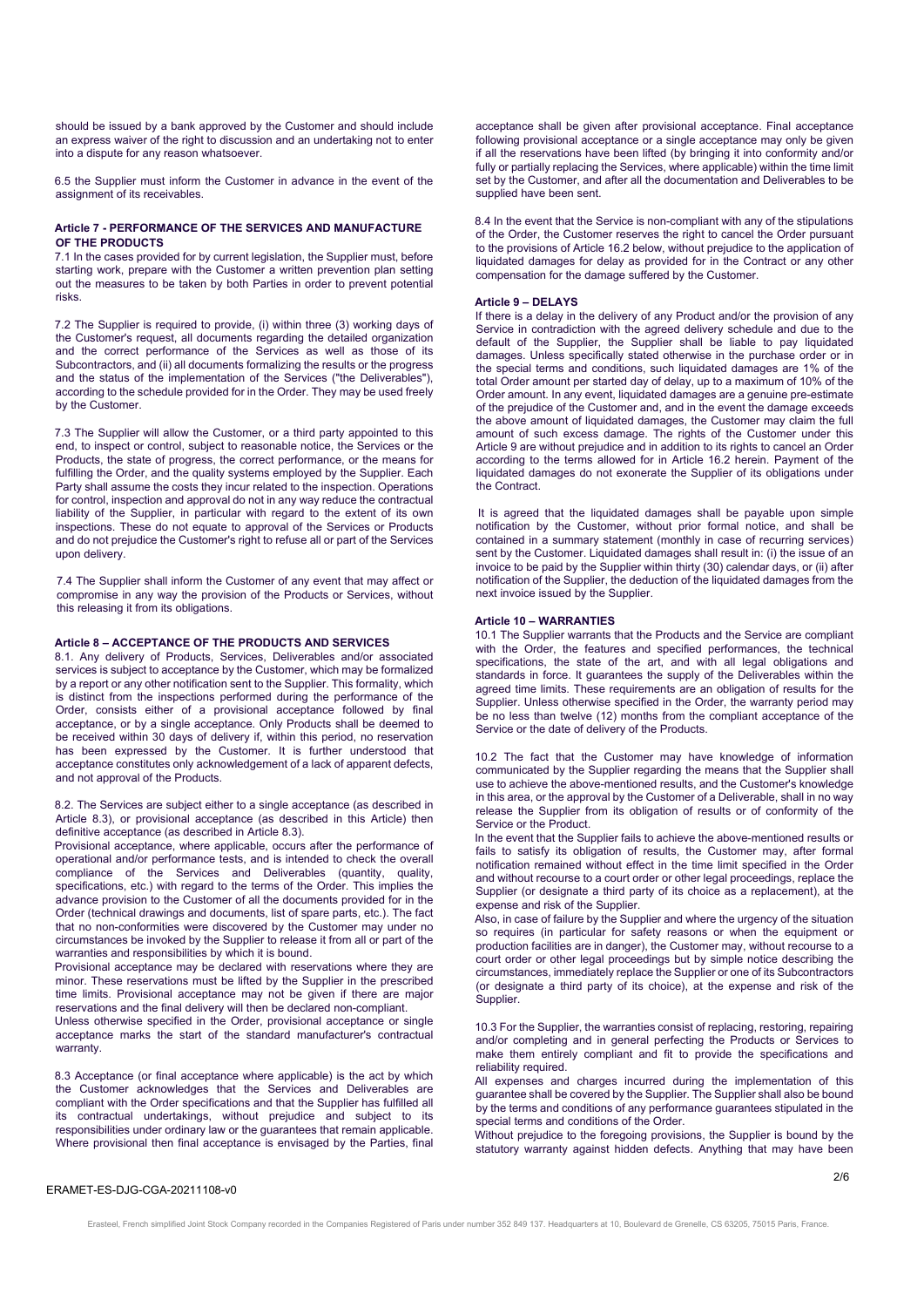replaced or repaired under the terms of the warranty stipulated herein shall be covered by an identical warranty covering the same duration and terms as the original warranty.

#### **Article 11 – LIABILITY**

The Supplier, as a specialist in the manufacturing and/or supply of the Products and/or performance of the Services it provides, is bound by a general obligation to provide advice and information directly or indirectly concerning the fulfilment of the Order.

The Supplier is liable, regardless of the reason, for any damage or loss caused by the improper performance or non-performance of the Service or by the Products. It is understood that the supply of Products or Services in accordance with the Contract, within the deadlines mentioned, constitutes an obligation of results.

More generally, the Supplier is liable under ordinary law for damages of any type of which the Customer, its agents, contractors or third parties may be victim or which their Products may suffer during the fulfilment of the Order. The Supplier expressly acknowledges that no limit of liability is accepted.

#### **Article 12 – INSURANCE**

The Supplier declares that it holds appropriate insurance policies, taken out with insurance companies of good standing, covering the financial consequences and its liability or that of its employees or contractors for direct and indirect damage that they may cause to the Customer and/or its facilities, furniture, equipment, personnel or to third parties during the fulfilment of the Order. The Supplier undertakes to provide proof of the payment of the corresponding premiums within three (3) calendar days of the request by the Customer.

#### **Article 13 – INTELLECTUAL AND/OR INDUSTRIAL PROPERTY, AND CONFIDENTIALITY**

13.1 In relation to the Service: The Customer shall, with the exception of the methods and expertise owned by the Supplier, become owner as they are produced of any document, Deliverable, dossier, report, drawing and more generally any element created by the Supplier under the terms of the Order, as well as any information, inventions with or without patents, any procedures, and any equipment, prototypes, test equipment, models, software (whether it be in the form of object code, source code or any other form), obtained, created or developed by the Supplier. In this regard, the Supplier undertakes to transfer to the Customer, in an exclusive manner, all the rights of use, representation, reproduction and adaptation for all the documents created under the terms of the Order, as well as all the intellectual property rights. This transfer that covers all fields, including the internet, shall take effect for the full term of the protection of the rights according to legislation in force, and in particular the provisions of the French Intellectual and Industrial Property Code.

13.2 In relation to the Products: The Supplier is and shall remain the owner of all rights, titles and benefits relating to all intellectual property rights over the Products, including, but not limited to, know-how, patentable and nonpatentable inventions, patents, models, designs, plans, samples, technical specifications, trademarks and copyrights (the "Background IP Rights"). Supplier grants the Customer a license over its non-exclusive, nontransferable and revocable Background IP Rights that cannot be sublicensed (except to end customers) solely for the purpose of using and operating the Products or integrating the Products into the end customer's equipment in order to use and exploit the Products, to the exclusion of any other rights.

13.3 The Supplier shall hold harmless the Customer against any complaint or action undertaken by the beneficiary of any industrial or intellectual property right and in particular patent, brand, design, model etc. during the performance or the use of the Service or Product for the full duration of these rights

13.4 The Supplier shall be required to compensate the Customer for any costs and damages entailed by a decision or award, particularly for infringement, arising from a court as a last resort or an arbitration tribunal competent to hear the dispute, including legal fees for representation and advice on patent law, compensation for infringement, fees for the replacement or modification to reverse the infringement and damages for suspending the use of the infringing Product or Service.

13.5 "Confidential Information" means any information, processes, knowhow, ideas, specifications and documentation that either Party may have communicated to the other in connection with the Products, the Services or its business and which relates to this Contract, including, inter alia, the price,

specifications and design of the Products, information relating to staff, practices, customers or business strategies of either Party, and any information relating to the terms and conditions under which the Products or Services are sold under this Contract. Notwithstanding the foregoing, the following shall not be considered Confidential Information hereunder: Any information that (i) is already in the possession of the receiving Party at the time of disclosure by the divulging Party and continues to be treated as confidential information in accordance with the conditions under which it was obtained; (ii) is in or subsequently enters the public domain without any fault, action or breach on the part of the receiving Party; (iii) is lawfully obtained by the receiving Party from a third party having the right to disclose it; or (iv) is developed independently by the receiving Party other than in the performance of the contract, without using a piece of Confidential Information of the Party disclosing the information. The Parties shall not disclose and shall take the necessary measures to prevent any disclosure by their employees, representatives or assigns of the other Party's Confidential Information to any third party, unless it has obtained its prior written consent. Each Party shall use the other Party's Confidential Information solely for the performance of this Contract. The provisions of this Article 13 shall remain in force for five (5) years after the expiry of the **Contract** 

#### **Article 14 - RESPONSIBLE PURCHASING**

The Supplier undertakes to provide the Products and Services entrusted to it in accordance with the principles and commitments set out in the ERAFMET Supplier Code of Conduct, hereinafter referred to as the "Code<br>of Conduct" available on the website available on https://www.eramet.com/fr/repository/achats.html

The Supplier shall ensure compliance with the Supplier Code of Conduct at each stage of delivery of the Products and Services, including by its suppliers and subcontractors.

To ensure the proper application of the Supplier Code of Conduct, the Customer may invite the Supplier to carry out an online evaluation on a specialized independent platform. The costs relating to the registration or evaluation of the Supplier shall be at its expense.

The Customer may also ask to conduct an on-site audit of the Supplier in order to ensure that the Supplier Code of Conduct is being implemented properly.

If the results of the Supplier's evaluation or audit do not conform to Supplier Code of Conduct and expectations of the Customer, the Customer may propose an action plan to the Supplier to help improve its practices. The implementation of the action plan will then be followed up by the Customer on a yearly basis through an online evaluation or an audit.

Should the Supplier not be able to comply with any one of the principles and/or requirements set out in the Supplier Code of Conduct or refuse to implement it, or in the event of refusal to undergo an online evaluation or onsite audit at the Customer's request, the Customer reserves the right to terminate for breach all or part of the contracts entered into with the Supplier without this giving the Supplier any entitlement to compensation.

#### **Article 15 – FORCE MAJEURE**

Force Majeure covers any external event that is both unexpected and insurmountable that prevents the Party from performing its obligations. Neither of the Parties may be held liable for a delay or any other breach of its obligations under the terms of the Order when such a failure is due to a force majeure event.

In any case the following shall not be considered Force Majeure:

- strikes and, in general, the actions of its contractors, agents, authorized intermediaries and/or Subcontractors, as well as any shortcoming that may be due to any failure of materials or equipment used for the fulfilment of the Order;
- delays in the delivery of raw materials.

When a Party wishes to invoke Force Majeure, it must notify the other Party in writing immediately, or at the latest within eight days of the occurrence, of all elements justifying the unpredictable, insurmountable and external nature of the event that makes it impossible according to the Party to respect its obligations and the expected consequences for the fulfilment of the Order. Each Party shall bear its own costs and expenses resulting from the force majeure event.

# **Article 16 – SUSPENSION AND CANCELLATION OF THE ORDER**  16.1 Suspension

The Customer may suspend fulfilment of the Order at its own discretion. In such cases, the Supplier shall bear the consequences of the suspension if it is less than 3 months. During the suspension period, obligations relating to

# ERAMET-ES-DJG-CGA-20211108-v0

Erasteel, French simplified Joint Stock Company recorded in the Companies Registered of Paris under number 352 849 137. Headquarters at 10, Boulevard de Grenelle, CS 63205, 75015 Paris, France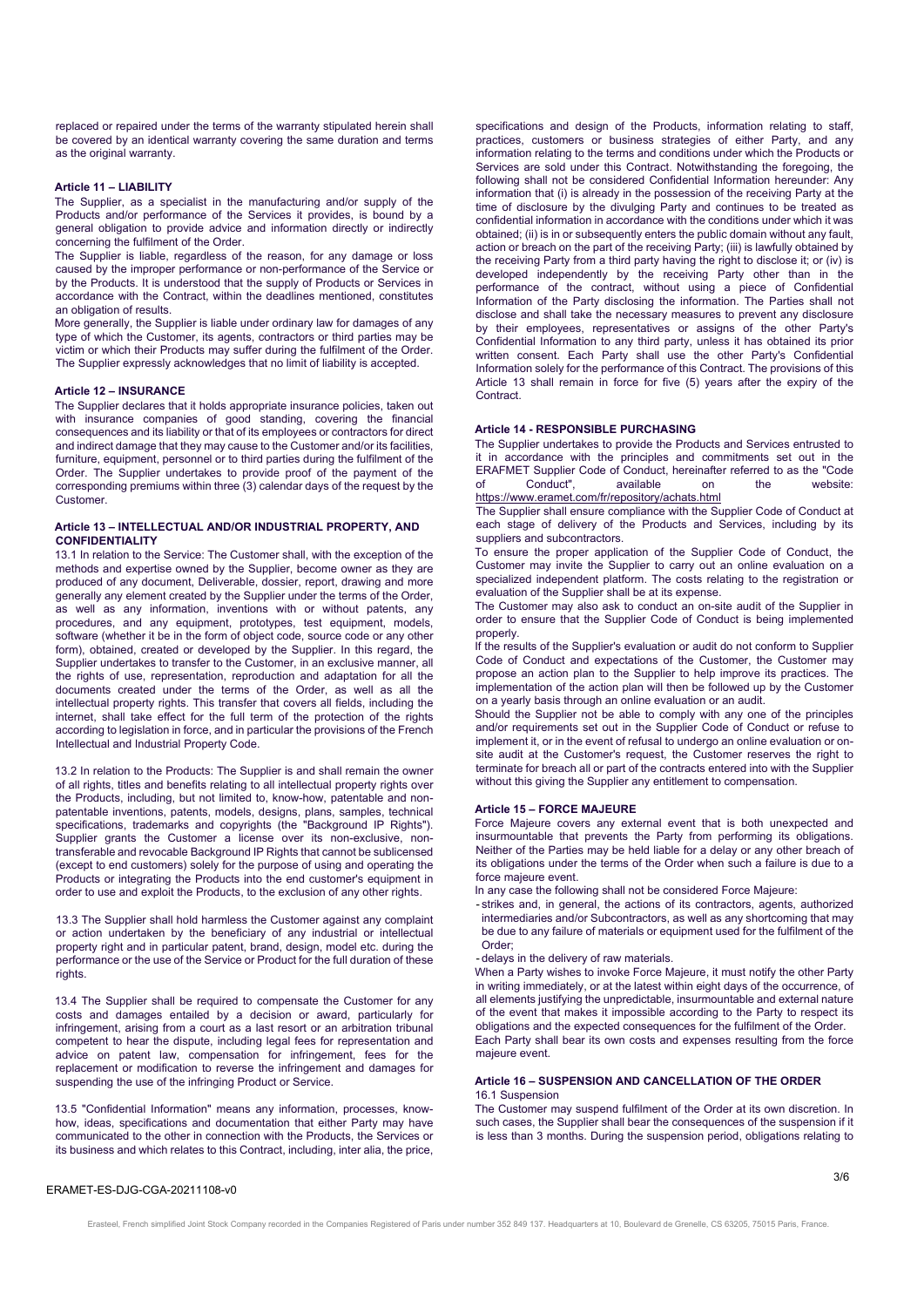confidentiality remain applicable, as shall any obligations which, by their nature, must remain in force.

16.2 Termination

In the event of a failure to perform, or incorrect performance, or violation by the Supplier of one or more of its obligations under the terms of the Order, the Order may be cancelled automatically by the Customer within a period of fifteen (15) calendar days, or any other period agreed by the Parties, without prejudice to the application of liquidated damages for late delivery and/or compensation and/or damages that it may claim from the Supplier and without the Supplier being entitled to claim any compensation.

Even if the Supplier has not breached its contractual obligations, the Order may be cancelled at the Customer's discretion, subject to a notice period of thirty (30) calendar days following written notification sent to the Supplier. In such cases and only in the event of an Order placed in a fixed period, the Customer shall pay the Supplier all monies owed at the time of the effective and compliant termination of the Services, particularly the work in progress which cannot be resold despite the implementation of reasonable remediation measures by the Supplier, to the suppliers of the supplier or third parties, or used for other customers or by the Supplier for its own needs. The payment will take account of advances, down payments or any other payments already made, without any further compensation. The Supplier shall provide the Customer with all supporting documents as necessary and sufficient for this purpose. In any event, the amount owed to the Supplier in this respect may not exceed the total amount of the Order.

# **Article 17 – CHANGE IN THE SITUATION OF THE SUPPLIER**

In the event of any major change to the financial situation of the Supplier, its structure, elements of control or its Management, or any collective proceedings, the Supplier is required to inform the Customer immediately. If such a change is, in the opinion of the Customer, of such a nature as to compromise the proper fulfilment of the Order, the Customer may require guarantees or cancel the Order under the terms of Article 16 herein, or to take any measure it deems necessary, subject to applicable law.

#### **Article 18 - ETHICS AND COMPLIANCE**

Each Party undertakes to comply with national or international laws and rules relating to corruption, money laundering, bribery, tax evasion, labor, export control, health and safety and/or economic sanctions. If either Party fails to comply with such laws and regulations, it shall be deemed to be in material breach of their obligations under this Contract, which may result in termination of the Contract under the terms set out in the relevant clause hereof.

Each Party shall implement all means, processes and actions necessary to comply with the applicable laws and regulations.

Each Party warrants that neither it nor any person under its responsibility or acting in its name or on its behalf, and/or any subcontractor and/or supplier involved in the performance of the Contract, has granted, or will grant, any offer, remuneration, payment or benefit of any kind which constitutes or could constitute an act of corruption or attempted corruption, whether directly or indirectly, in view or in consideration of the awarding/performance of the Contract and/or any other advantage whatsoever. As such, it undertakes to inform the other Party immediately if it suspects or is aware of acts of corruption or related acts.

Each Party reserves the right to ask the other Party at any time for the immediate disclosure of the information necessary and/or deemed relevant to establish that it has complied, for the entire duration of the performance of the Contract, with anti-corruption laws.

The Supplier undertakes to comply with the principles set out in the Customer's ethics charter and code of conduct at the address given in Article 14.

Each Party confirms that neither it, nor any person/entity that owns or controls it or that it owns or controls, is subject to economic and/or financial sanctions adopted by the United States, the EU (or its respective Member States) and the United Nations, in particular (collectively, the "Sanctions").

Each Party warrants that no delivery of products is intended for, or transits through, a country subject to Sanctions.

Each of the Parties undertakes to ensure that no payment is made via a country, bank or other entity or body in violation of the applicable Sanctions, including through persons subject to sanctions within the chain of contractual relations.

Each Party hereby agrees to indemnify, defend and hold harmless the other party and its officers, directors and employees against any complaint, claim, harm, costs, penalties and fines arising from any alleged breach of this clause by this Party.

# **Article 19 – PERSONAL DATA**

In the performance of these T&Cs, each of the Parties may collect and/or process the personal data of the other party. Consequently, each Party ଏକେଡୋଏଉଡେ ଉର୍ଯାହାରକାହାରେଅଏଉନ୍ୟୋମ୍ୟାୟେଥେ ଏକଠାରୁଛେ।ଏହାରୁ ନେଇୋଏକନ୍/ under numb⊌୬୬୭୭୨ଏ୨୭. Makavalitalsଏ୧ଏ, ଆଧାରାୟଏଏ ଏକୋଇଡା ଏକେ ଅଓ୬୭୨।ଏହାଏନ୍ ନିକାରା, ୮୩.ଏ<br>Dr compensation and/or damages that it may claim from the Supplier und (particularly Regulation 2016/679, the General Data Protection Regulation), whether as the Data Controller or Processor.

#### Each of the Parties therefore undertakes to:

1. comply with the principles set out in Article 5 of the General Data Protection Regulation.

2. take appropriate technical and organizational measures against unauthorized or unlawful processing of Personal Data and against accidental loss, destruction or damage of such data to ensure an appropriate level of security for:

a. damage that could result from unauthorized or unlawful processing or accidental loss, destruction or damage; and

# b. the nature of the personal data to be protected.

3. maintain a written record of all categories of processing activities carried out on behalf of the Controller, including (i) the name and contact details of the controller, (ii) the categories of processing carried out, (iii) where applicable, transfers of personal data to a third country or an international organization (iv) a general description of the technical and organizational security measures put in place.

4. cooperate with the other party to enable it to assess and document the compliance of the processing of personal data carried out pursuant to these T&Cs, taking into account the nature of the processing and personal data.

5. not to share the other party's personal data with third parties without the express prior consent of the other party in writing.

6. to give notice, by email or any other means, of any personal data breach within a maximum of 48 hours after becoming aware of it. Such notification shall be accompanied by any relevant documentation to enable the Data Controller, where necessary, to notify the competent supervisory authority of such a breach (the description of the nature of the breach, the categories and number of data subjects, the description of the likely consequences of the breach, the description of the measures taken to remedy the breach, including, where appropriate, measures to mitigate any negative consequences thereof).

Each party shall make available to the other party the documentation necessary to demonstrate compliance with all its obligations and to allow audits and inspections to be carried out by the Controller or another auditor appointed by it.

In the event of termination of relations between the Parties, each Party shall cease to process the other Party's personal data and return and/or delete the personal data in its possession.

# **Article 20 – HEALTH, SAFETY AND ENVIRONMENT**

This Article sets outs the Customer's HSE requirements for the Supplier's performance of the Services. The Supplier must request clarification from the Customer if it has any doubt as to the application of a particular provision. The Customer's clarifications shall take precedent.

The Supplier guarantee that, for the part he is responsible of, from production to delivery, he and its subcontractors are compliant with the SAFE standards of the World Customs Organization, declares he has the status of Authorized Economic Operator – Security and Safety or equivalent and commits himself to justify it at request of the customer.

During the performance of the On-Site Services, the Supplier must comply with the Applicable Laws and the Customer's HSE rules. The Supplier shall take all necessary measures to protect people, the Products and the environment during the performance of the Services.

#### The Supplier must, without limitation:

- Enforce among its staff, who remain under its responsibility, the Customer's health and safety rules and, more generally, any regulations applicable to the place of performance of the Services
- Prepare with the Customer a written prevention plan setting out the measures to be taken by both Parties in order to prevent potential risks
- Ensure that its Staff and Subcontractors have acquired the professional knowledge and skills relevant to their specific activities and tasks

#### ERAMET-ES-DJG-CGA-20211108-v0

Erasteel, French simplified Joint Stock Company recorded in the Companies Registered of Paris under number 352 849 137. Headquarters at 10, Boulevard de Grenelle, CS 63205, 75015 Paris, France.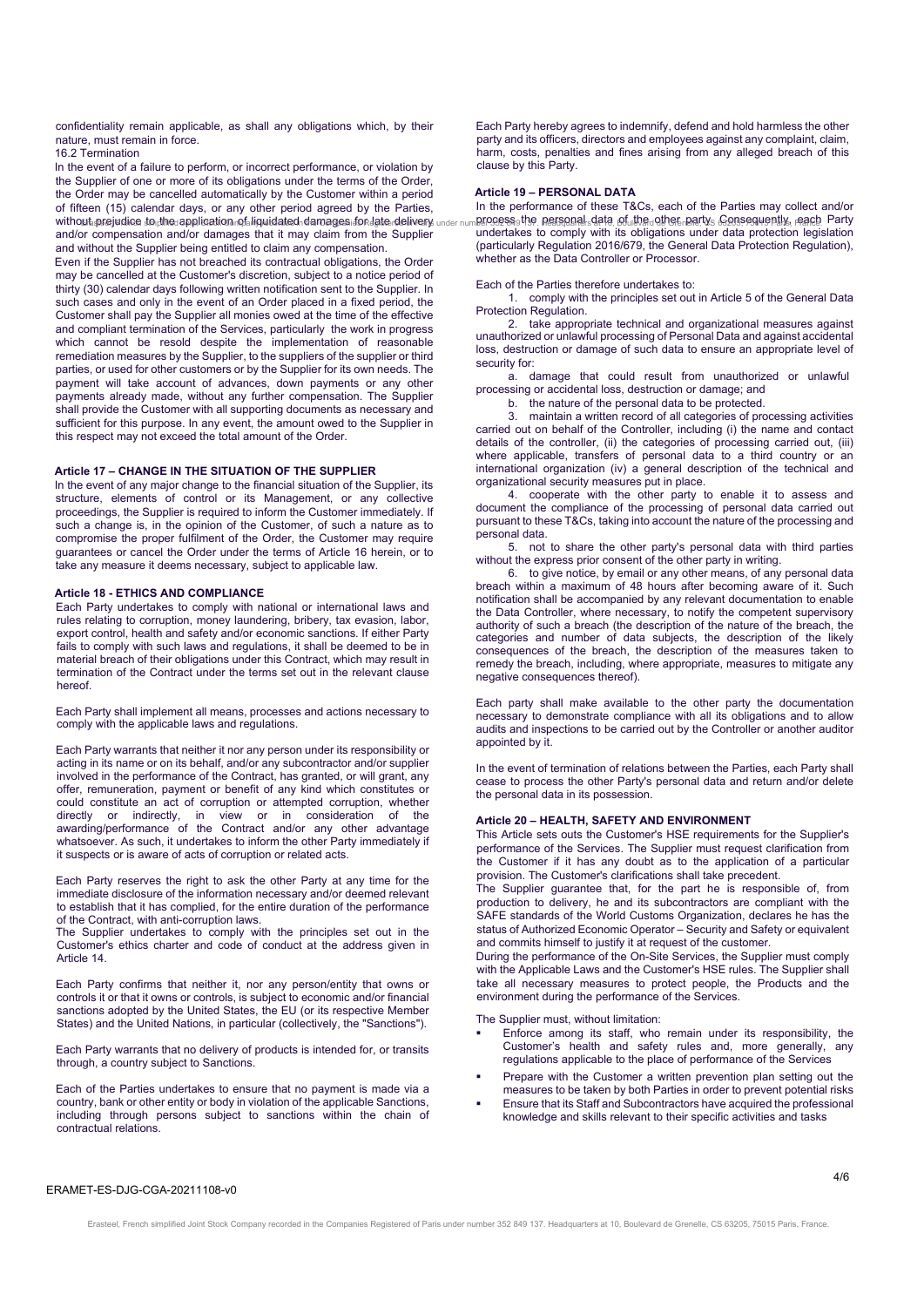- Demonstrate that the Staff of the Supplier and of its Subcontractors have received the necessary HSE training applicable to the Services to be performed on site
- Immediately cease, at its expense, any situation or activity under its control that is dangerous or harmful to the health of any person or that constitutes a threat to the environment
- Ensure that awareness of HSE among the Staff of the Supplier and its Subcontractors is constantly maintained and reinforced
- Ensure that its Staff and that of its Subcontractors involved in the performance of the Services are medically fit
- Notify the Customer of any incident or accident occurring during the performance of the Services, and provide and implement the associated corrective action plans as soon as possible
- Identify and assess the potential environmental impact of its activities and implement the appropriate mitigation measures to minimize this impact
- Apply the Customer's work permit system as applicable, including the associated additional permits and certificates
- Ensure that the Staff involved in the performance of the On-Site Services are always equipped with the appropriate Personal Protective Equipment (PPE)
- Keep, at its expense, the Customer's site and its surroundings clean and free from any debris and rubbish caused by the performance of the Services and, at the end of the Services, leave the Site clean and ready for use

The Customer has the right to inspect the sites and audit work files to verify the compliance of the Supplier and its Subcontractors with the HSE requirements as set out in this Contract. In the event of non-compliance by the Supplier or one of its Subcontractors with the above requirements, the Customer has the right to refuse the Supplier and/or its Subcontractors (as applicable) access to or continued presence on the Site.

All consequences resulting from the Supplier's failure to comply with the foregoing obligations, including the costs associated with the implementation of the measures taken by the Customer in the event of fault or negligence on the part of the Supplier and refusal of access to or continued presence on the Site, shall be the sole responsibility of the Supplier.

If the Supplier fails to perform any of the obligations set forth in this Article, the Customer shall have the right to terminate the Contract in accordance with Article 16.2 of this Contract.

# **Article 21 – APPLICABLE LAW - SETTLEMENT OF DISPUTES**

The Order and, in particular, the terms of its performance and their consequences shall be governed by French law, or the law applicable at the Customer's site if it is located outside France.

Any dispute between the Parties regarding the existence, validity, interpretation, or performance of an Order, or of any of its clauses, which the Parties are unable to settle amicably, shall be exclusively submitted by the first Party to act to the competent of the registered office of the Customer.



# ERAMET-ES-DJG-CGA-20211108-v0

Erasteel, French simplified Joint Stock Company recorded in the Companies Registered of Paris under number 352 849 137. Headquarters at 10, Boulevard de Grenelle, CS 63205, 75015 Paris, France.